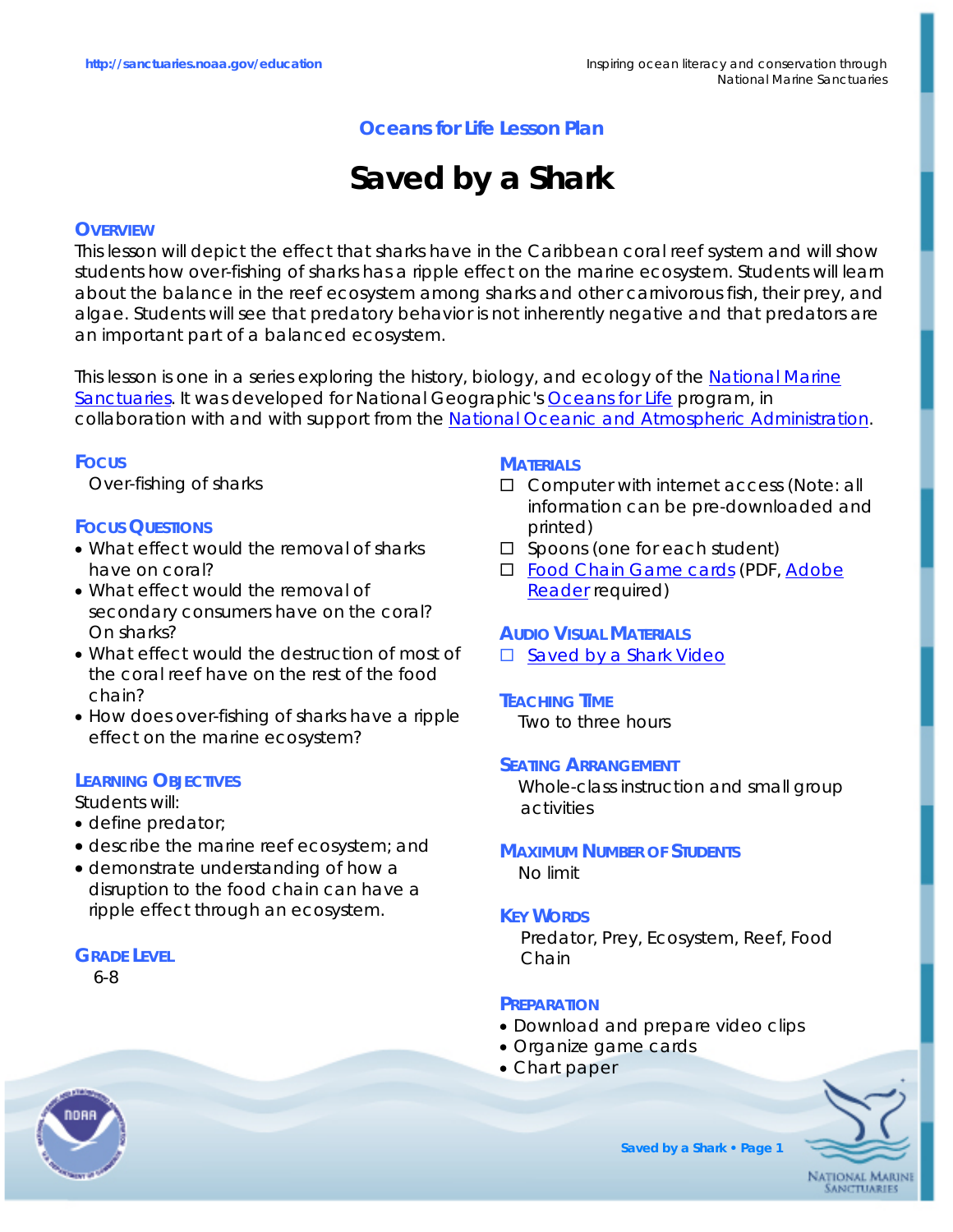# **LEARNING PROCEDURE**

## **Opening:**  Show students photographs of several sharks found in [Flower Garden Banks National Marine](http://flowergarden.noaa.gov/)  [Sanctuary:](http://flowergarden.noaa.gov/)

[Whale shark](http://www.flmnh.ufl.edu/fish/Gallery/Descript/Whaleshark/whaleshark.html) [Nurse shark](http://www.flmnh.ufl.edu/fish/Gallery/Descript/nurseshark/nurseshark.htm) [Caribbean reef shark](http://www.flmnh.ufl.edu/fish/Gallery/Descript/CReefShark/CReefShark.htm) [Dusky shark](http://www.flmnh.ufl.edu/fish/Gallery/Descript/duskyshark/duskyshark.html) [Great hammerhead](http://www.flmnh.ufl.edu/fish/Gallery/Descript/GreatHammerhead/GHammerhead.html) 

Ask students the following focus questions and write their responses on chart paper:

- Which adjectives describe the pictures?
- What do you know about sharks, what they eat, and how they hunt?

Tell them that sharks are predators, and have students generate a definition for the word *predator*. Ask students to make a "value judgment" on predators—are they good or bad? Have them share the reasons for their opinions.

# **Development:**

Tell students that all of the sharks in the photos are inhabitants and visitors of [Flower Garden](http://flowergarden.noaa.gov/)  [Banks National Marine Sanctuary](http://flowergarden.noaa.gov/) (Flower Garden Banks). You may want to explain to students that marine sanctuaries are protected areas of the ocean, much like national parks on land. Tell students they will be creating diagrams depicting the ecosystem in the Flower Garden Banks. In small groups, they should explore the following Web sites, taking notes on the various inhabitants of the ecosystem for their diagrams. Diagrams should depict each of the components of the ecosystem (reef, algae, fish, sharks, etc.) and should indicate the general level of each inhabitant in the food chain. (Teacher note: students should have a basic understanding of the food chain. If

necessary, provide a review of this material.)

# Web sites:

[Flower Garden Banks](http://flowergarden.noaa.gov/about/about.html) [The Living Sanctuary](http://www.sanctuaries.noaa.gov/pgallery/fgliving.html) [Flower Garden Banks Profile](http://www.nationalgeographic.com/seas/index.html?expeditions:flowergarden:profile) [National Marine Sanctuaries—Encyclopedia of](http://www.nationalgeographic.com/seas/index.html?expeditions:flowergarden:profile)  [the Sanctuaries](http://www.nationalgeographic.com/seas/index.html?expeditions:flowergarden:profile)

Bring the class back together to discuss the Web research. Using student input, draw a simple diagram of the Flower Garden Banks food chain on the board or on chart paper. Ask students:

- Which animals are predators and which are prey?
- Are some both?
- Are any only predators or only prey?
- What is the basis for the entire food chain at Flower Garden Banks (algae)?
- How is the algae dependent upon the coral, and vice versa?

Explain to students that the Flower Garden Banks is home to a variety of sharks, barracuda, and parrotfish. Ask students to describe how each of those animals fit into the food chain in that ecosystem. Ask them which animals they eat and the effect that eating, or not eating, those animals has on the ecosystem as a whole.

Show students the [video clip](http://mm.coexploration.org/video/tcoe/vtw06/bbflv/index.html) of various animals from Flower Garden Banks feeding on their prey, including organisms feeding on algae. Point out the fact that some animals are predators but never prey, and some are only prey.

Ask students if they think it would be a good idea to remove sharks from the Flower Garden Banks ecosystem. Why or why not? Ask them to consider the effects of the removal of sharks



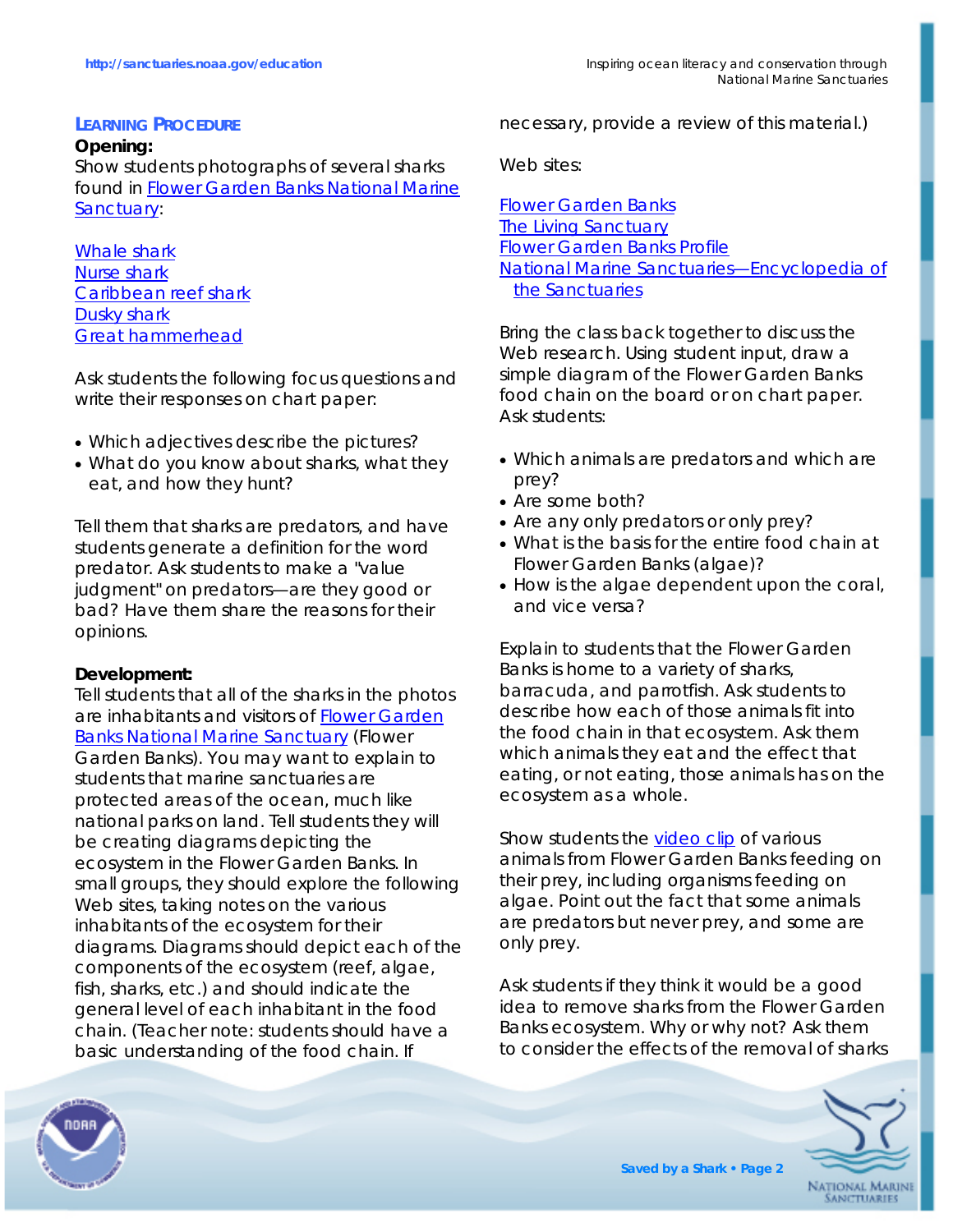on the rest of the food chain. What would happen to the rest of the ecosystem's inhabitants?

Tell students that they'll now be playing a game that simulates such changes in the ecosystem.

Write the following Food Chains on the board:

- Food Chain 1: Tiger Shark—Grouper— Parrotfish—Cyanobacteria Food Chain 2: Reef Shark—Barracuda— Sponges—Seaweed
- Food Chain 3: Hammerhead Shark—Sting Rays—Sea Urchins—Coral Food Chain 4: Dusky Shark—Angelfish— Butterflyfish—Zooxanthellae

Divide students into groups of five. Distribute a set of [Food Chain Game cards](http://www.nationalgeographic.com/xpeditions/lessons/07/g68/noaasharkstudent.html) (PDF, Adobe [Reader](http://www.nationalgeographic.com/download/acrobat/) required) and four spoons to each group. The spoons should be lined up in the middle of the table, within equal distance of each student. Groups then select one student as the dealer who deals four cards to each student. The goal of the game is to end up with a balanced ecosystem (one of the Food Chain groups.) The dealer draws one card from the pile and either keeps it or passes it on. If the dealer keeps the card, he or she must discard one from their hand. Whatever card the dealer is discarding gets passed to the person on their right, who either keeps that card or passes it on, and so on. When someone has a balanced ecosystem they take one of the four spoons from the center, at which point everyone else must grab for the remaining spoons. The person who doesn't get a spoon gets a point and the game ends when someone gets five points. The person with the fewest points wins.

After students have completed the game, ask them to describe the effects of removing the

following components from the food chain:

- coral
- algae
- mid-sized fish
- sharks

Help students understand the interconnectedness of the members of the ecosystem, and the ripple effect that occurs when one part of the food chain is removed or significantly decreased.

Ask students:

- What effect would the removal of sharks have on the coral? Why?
- What effect would the removal of secondary consumers have on the coral? On sharks?
- What effect would the destruction of most of the coral reef have on the rest of the food chain? Can you predict the order in which species would begin to feel the effects? How long do you think it would take before the sharks' food source ran out?

Have students revisit their earlier thoughts on predators. Ask them if their opinions have changed at all, and why. Do they consider predators to be a help, or hindrance to the Flower Garden Banks specifically? Why?

# **Closing:**

Ask students to reflect upon the value of Flower Garden Banks and why they think it should be preserved. Considering what they have learned about ecosystem balance and the food chain, what types of preservation activities do they think would be appropriate? Is there one area or inhabitant of the sanctuary they think is most important? Why? Ask them to predict what might happen to the area without preservation efforts.